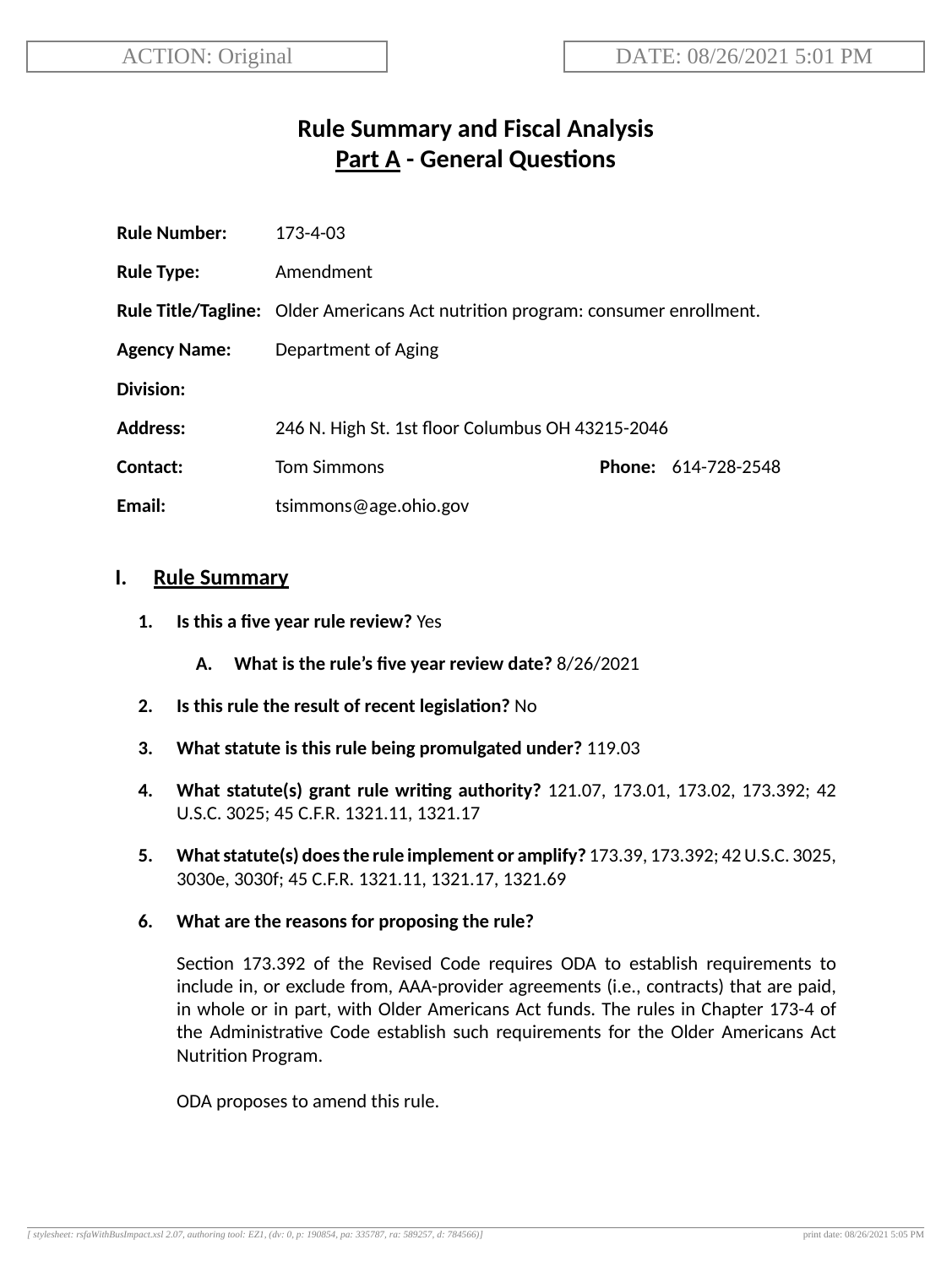### **7. Summarize the rule's content, and if this is an amended rule, also summarize the rule's changes.**

Rule 173-4-03 of the Administrative Code establishes requirements for enrolling consumers into the Older Americans Act Nutrition Program. ODA proposes to amend this rule to do the following:

1. Extend flexibility on an ongoing basis. On June 11, 2020, Governor DeWine issued executive order 2020 23D which authorized ODA to adopt emergency amendments to thisrule. The emergency amendments gave providers flexibility to determine eligibility by telephone, video conference, or in person, whether the determination was the initial or annual determination. On December 31, 2020, ODA adopted amendments to this rule that gave providers flexibility to do the same during a state of emergency declared by the governor. On June 18, 2021, Governor DeWine declared an end to the state of emergency, but also issued executive order 2021-09D to authorize ODA to adopt emergency rule 173-1-04 of the Administrative Code, which declares that providers have the same flexibility until the end of the federal public health emergency. ODA proposes to give providers this flexibility on an ongoing basis, without any statement requiring a state or federal emergency to exist to trigger the flexibility. (See rule 173-4-05 of the Administrative Code for an encouragement to determine eligibility in person whenever possible.)

2. Replace "sixty years or more old" with "sixty years of age or older."

- **8. Does the rule incorporate material by reference?** No
- **9. If the rule incorporates material by reference and the agency claims the material is exempt pursuant to R.C. 121.75, please explain the basisfor the exempon and how an individual can find the referenced material.**

*Not Applicable*

**10. If revising or re-filing the rule, please indicate the changes made in the revised or refiled version of the rule.**

*Not Applicable*

## **II. Fiscal Analysis**

**11. Please esmate the increase / decrease in the agency's revenues or expenditures in the current biennium due to this rule.**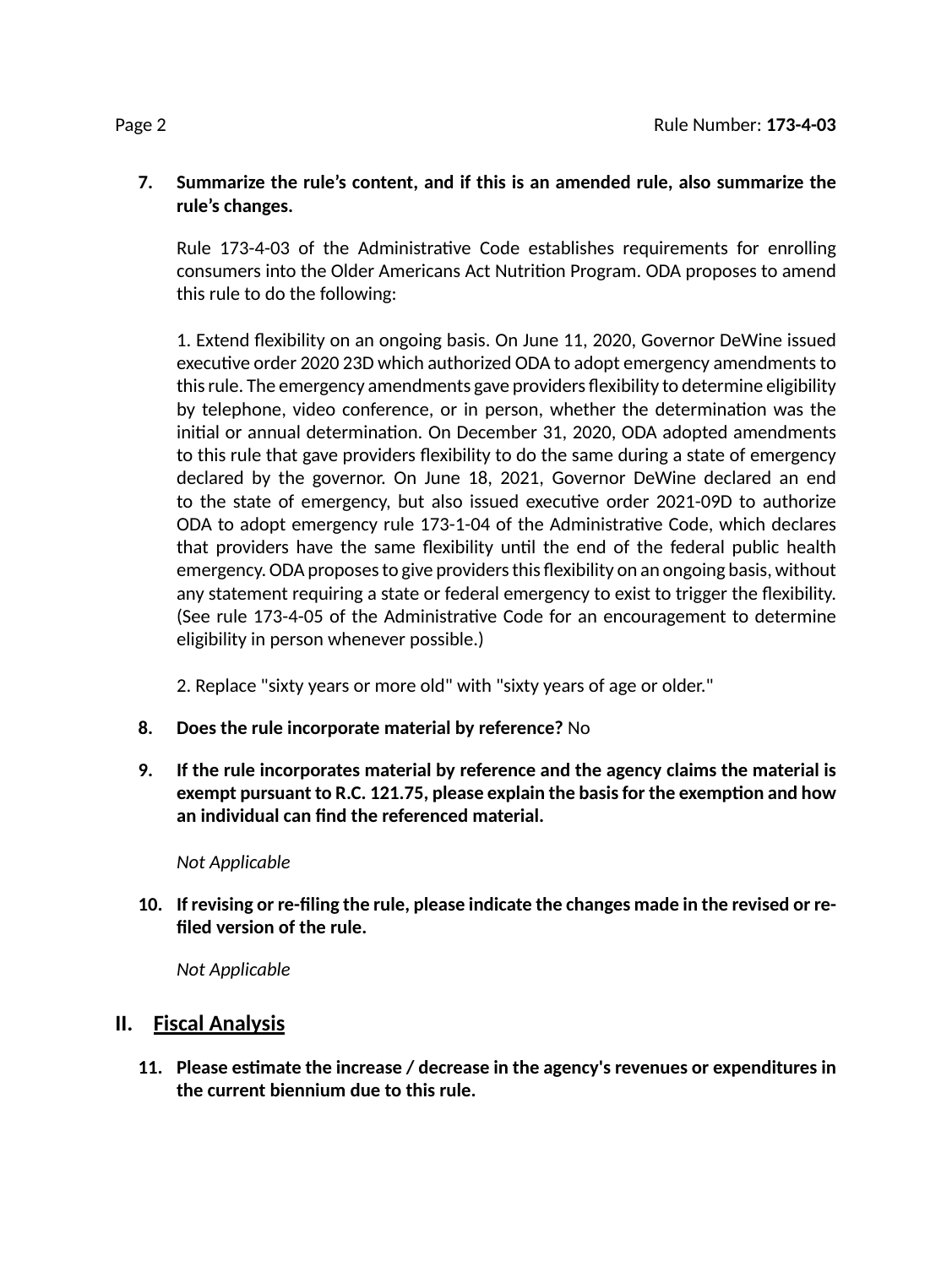This will have no impact on revenues or expenditures.

\$0.00

Adopting ODA's proposed amendments to this rule will have no effect upon the biennial budget that the Ohio General Assembly established for ODA in H.B. 110 (134th G.A.).

### **12.** What are the estimated costs of compliance for all persons and/or organizations **directly affected by the rule?**

This rule requires providers to determine eligibility.

Providers establish the rate they are paid when they respond to a request for proposal  $(RFP)$  by submitting their bid to the AAA for how much they will charge per unit (e.g., a meal). The amount an AAA pays a provider is an all-inclusive rate. It's intended to cover all costs incurred in providing the project or service, including administration, training, and reporting. Therefore, the provider's bid includes all costs anticipated in providing the project or service.

If the provider's bid wins, the provider is paid what it bid during the open and free competition for the AAA-provider agreement (cf., 45 C.F.R. 75.329 and rules 173 3 04 and 173 3-05 of the Administrative Code).

- **13. Does the rule increase local government costs? (If yes, you must complete an RSFA Part B).** No
- **14. Doesthe rule regulate environmental protecon? (If yes, you must complete an RSFA Part C).** No
- **15. If the rule imposes a regulaon fee, explain how the fee directly relates to your agency's cost in regulang the individual or business.**

Not Applicable.

### **III.** Common Sense Initiative (CSI) Questions

- **16. Was this rule filed with the Common Sense Iniave Office?** Yes
- **17. Does this rule have an adverse impact on business?** Yes
	- **A. Does this rule require a license, permit, or any other prior authorizaon to engage in or operate a line of business?** No